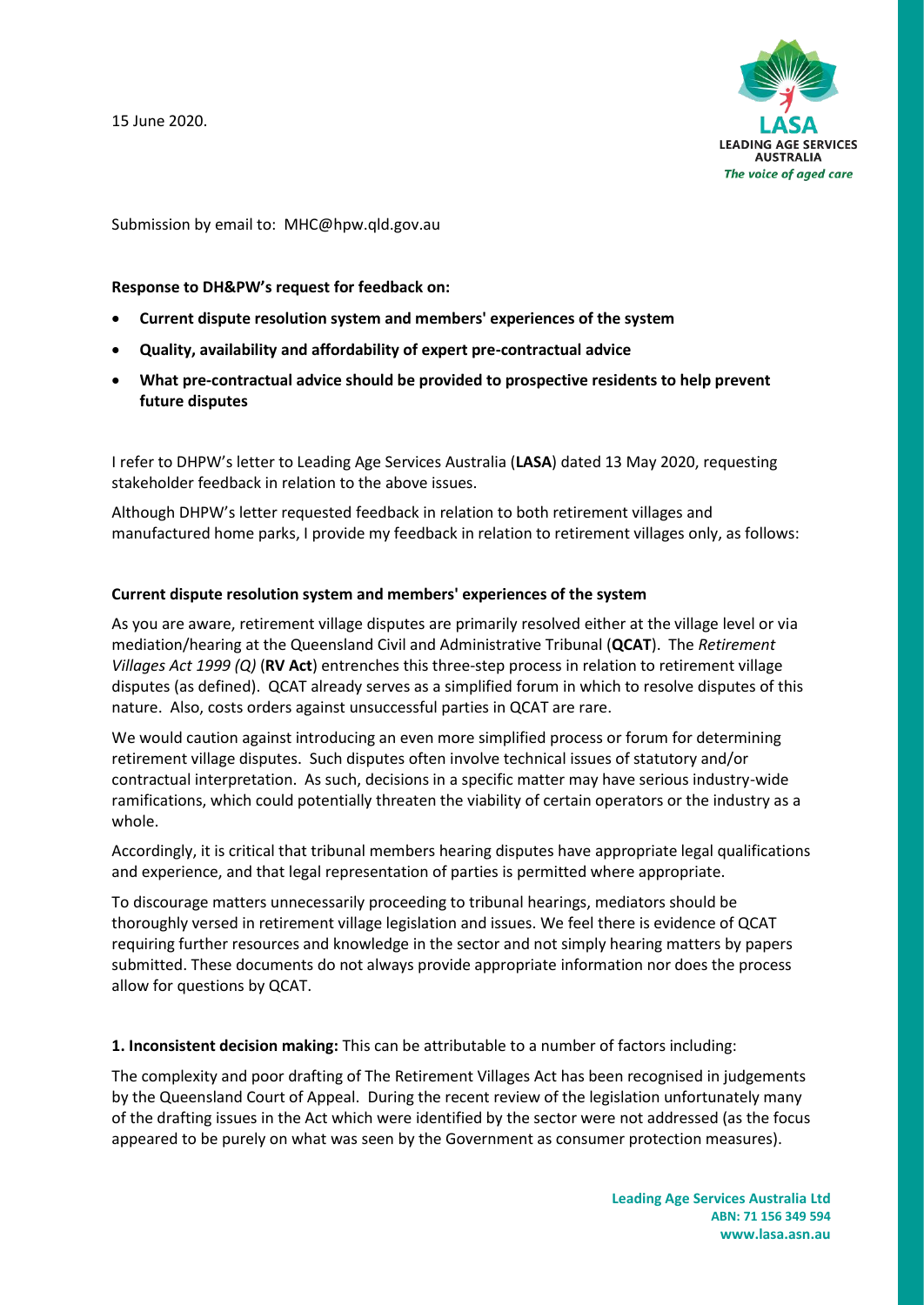- The prevalence of, and preference by QCAT for, self-represented litigants leads to QCAT being given little assistance through submissions and pleadings.
- QCAT Members rarely have any material background or experience in retirement villages law. When combined with the abovementioned complexity of the Act and the lack of assistance from legal representatives, the Members' jobs become quite difficult, which often leads to poor outcomes.
- Operators in particular, do not appeal incorrect decisions because of the relative cost of doing so (noting that often disputes are minor and limited to one village). This leaves incorrect decisions to stand as precedent, which in turn guide future QCAT decisions affecting the broader sector Those incorrect decisions lead to confusion and more disputes.

2. Often disputes are binary and there no material likelihood of settlement. The current process has two formal mediations (the mediation required by the Retirement Villages Act before proceedings are commenced and a mediation required by QCAT after the dispute is commenced). The last mediation is often of limited value, places further burden on QCAT's already limited resources and delays achievement of the final outcome.

3. One of the more prevalent areas for disputes are those between residents. The current systems, including the Retirement Villages Act, do not adequately provide a mechanism to resolve disputes between residents. Fundamentally, residents live independently. However, operators are inappropriately being asked to take the role of attempting to resolve disputes between residents. This puts operators in a very difficult position both legally and practically, and there is very little support (legislative or otherwise) for operators in that role. The new behavioural standards go some way but are insufficient. It is proposed that further legislative changes are made to address these issues and to provide better support for residents and operators in relation to these types of disputes.

4. In relation to 3 above, in the context of a dispute between residents, we have seen one instance where an operator has been forced (by reason of  $s135(2)$ (b) and (c) of the Act) to spend over \$50,000 to get advice from forensic and legal experts and undertake surveillance on order to try to resolve and prevent disputes between residents at a village. The problem is that the operator has very few powers to address disputes between residents, and the avenues that an operator has to enforce a contract are limited, heavily regulated and require a high threshold of evidence. If that was to happen in any ordinary residential setting, the residents would be compelled to resolve the issues themselves civilly or criminally.

5*.* Under the current system, the services charges or budgets for a village can be 'undone' or materially impacted by a single resident bringing a claim against the operator (who say, objects to an increase in a particular line item). If the resident wins, it affects the outcome for the whole village, which the other residents may otherwise have been happy to accept (eg if they were happy with the increase). If the resident loses, the operator has incurred cost and the other residents' charges and budgets may have been impacted without cause. It may reduce the incidence or magnitude of disputes about things that impact the broader village (such as general services charges and budgets) if minimum number (or %) of residents was required in order to bring a formal claim against the operator on these kinds of issues that affect the resident community broadly. As an illustration of this concept in operation, under the Residential (Land Lease) Communities Act 2013 (NSW) an increase in site rent in a residential (manufactured home) park (other than by a fixed formula) can be challenged in NCAT only if there is a quorum of 25% of the affected home owners who bring the application (at least to the mediation stage).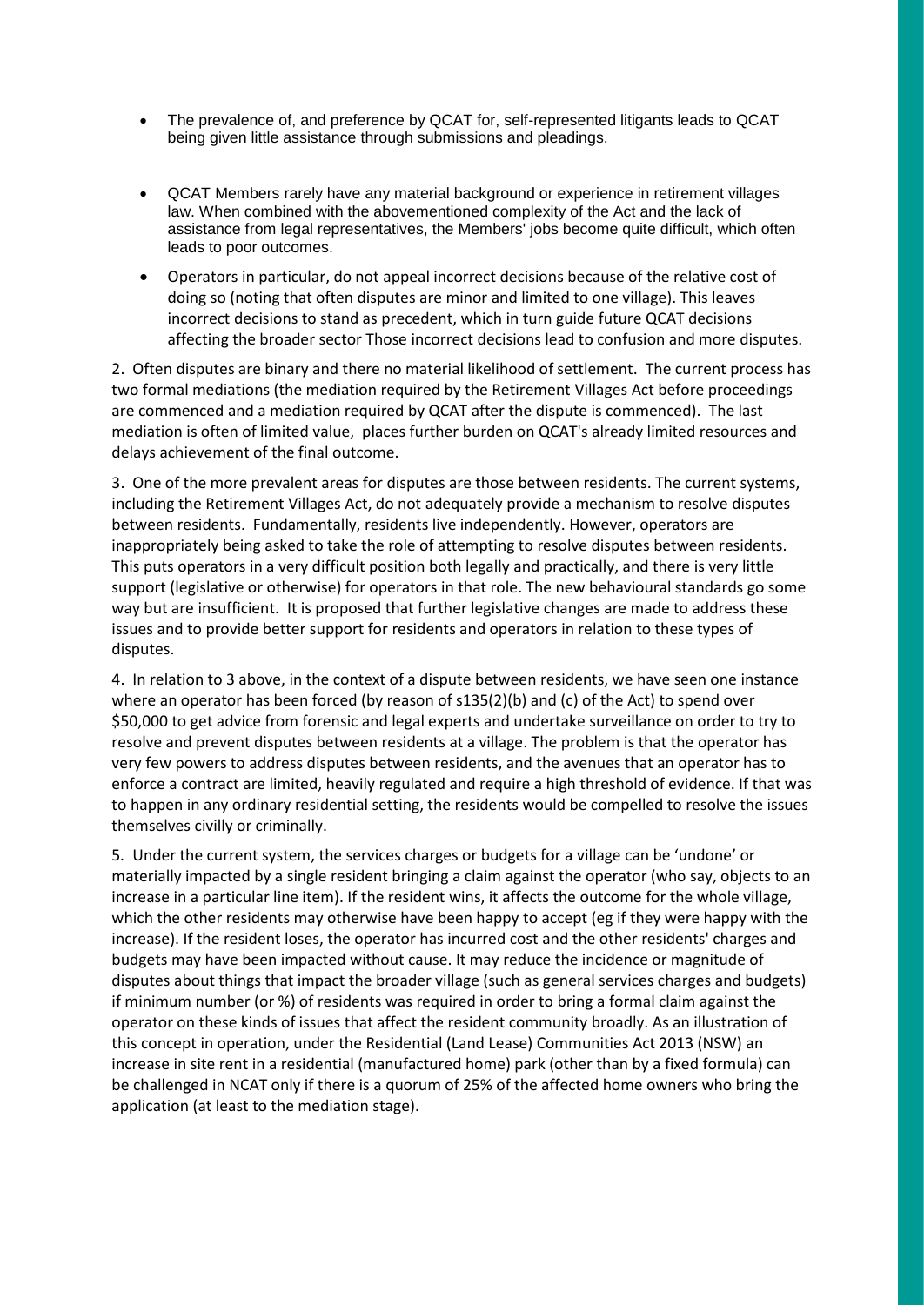### **Quality, availability and affordability of expert pre-contractual advice**

Feedback we have received from retirement village operators over a number of years suggests that the quality of legal advice provided to prospective retirement village residents is mixed. However, we submit that ample options already exist for prospective residents to obtain quality specialist advice in this area and that any sub-standard advice received is a consequence of the prospective resident's choice of solicitor.

We note that the prescribed Form 3 Village Comparison Document (**VCD**) and Form 4 Prospective Costs Document (**PCD**) both advise prospective residents to obtain independent legal advice before entering into a residence contract. These forms also direct prospective residents to a number of sources of legal advice, including Queensland Retirement Village and Park Advice Service and the Queensland Law Society (for referrals to lawyers with expertise in this area).

Accordingly, it is not clear what existing deficiency DHPW's review is seeking to address.

# **What pre-contractual advice should be provided to prospective residents to help prevent future disputes**

As you are aware, the RV Act, including the pre-contractual disclosure regime, has recently been extensively overhauled pursuant to the *Housing Legislation (Building Better Futures) Amendment Act 2017*. As a result of this overhaul, we note the following:

- Retirement village operators are now required to provide prospective residents with two disclosure documents – the VCD and PCD - at least 21 days before entering into a residence contract. These forms were designed by DHPW, are in plain English and are much simpler than the previous form of disclosure document (Public Information Document).
- As part of this legislative overhaul, DHPW also implemented a prescribed form for precontractual legal advice, where a resident wishes to waive or shorten the pre-contractual waiting period – Form 5 Precontractual Disclosure Waiver (**Waiver Form**). We submit that, even where a resident is not waiving or shortening the pre-contractual waiting period, but chooses to obtain independent legal advice, the contents of the Waiver Form inform solicitors as to the issues upon which they should be advising.
- The prescribed Waiver Form includes a comprehensive list of issues upon which advice must be provided. These include some of the most historically common sources of disputes, such as exit fees, exit entitlements, capital gain/loss and recurrent charges.
- Retirement village operators report that the disputes/disagreements they encounter from time to time are often with a deceased resident's family (rather than the resident themselves) and often involve exit entitlements. To reduce the likelihood of such disputes arising, operators typically encourage prospective residents to involve their family in the decision whether to move into the retirement village. However, it is ultimately the prospective resident's decision whether they wish to do so – it should not be assumed that the prospective resident's interests and those of their family are necessarily aligned.
- Based on the low number of reported QCAT decisions involving retirement villages, it does not appear that retirement village disputes are arising in significant numbers. Operators and industry surveys consistently report that the overwhelming majority of retirement village residents are satisfied with their choice of accommodation and the retirement village operator.

Accordingly, it is not clear what existing deficiency DHPW's review is seeking to address.